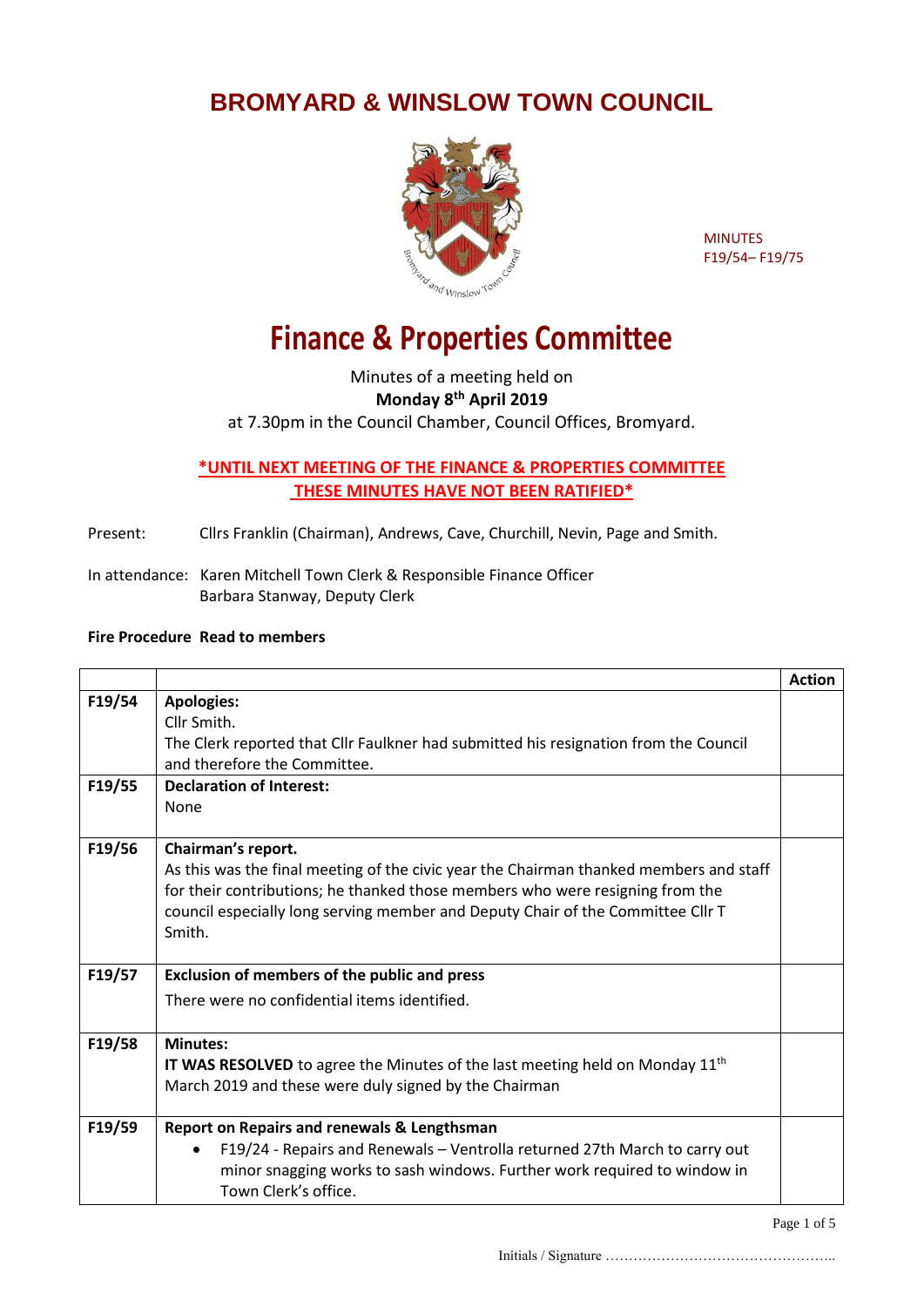|        | Clerk to seek advice/price.<br><b>Noted</b>                                                                                                                                                                                                   | F19/34 - Public Toilets - Estimated completion week commencing 15 April. It<br>was suggested there should be an official opening ceremony, to be advertised<br>on social media. Town Clerk had met with the cleaner.<br>Trees - Permissions granted by HC. Waiting for dates from the tree surgeon.<br>Drain Clear called in to clear blockage 27.03.19 Town Clerk had asked BBLP for<br>drain maps though none available. Suggested a drain camera be used. Town |                                                                                                                                                                                                                                        | TC/PA<br>TC                      |
|--------|-----------------------------------------------------------------------------------------------------------------------------------------------------------------------------------------------------------------------------------------------|-------------------------------------------------------------------------------------------------------------------------------------------------------------------------------------------------------------------------------------------------------------------------------------------------------------------------------------------------------------------------------------------------------------------------------------------------------------------|----------------------------------------------------------------------------------------------------------------------------------------------------------------------------------------------------------------------------------------|----------------------------------|
| F19/60 | <b>Matters Arising - For information only:</b>                                                                                                                                                                                                | F19/48 Market Stalls - Festivals Association delighted with the gift and will collect                                                                                                                                                                                                                                                                                                                                                                             |                                                                                                                                                                                                                                        |                                  |
|        | shortly.<br>charging point in Tenbury Road Car Park.<br>with other works.                                                                                                                                                                     | F19/40 - CCTV cameras received on 8 <sup>th</sup> April due to be installed imminently.<br>F19/43 - re-imbursement to HC of electricity charges had been referred to Nigel Shaw.<br>F19/43 DTC to provide further info on charges v reimbursement costs for the electric<br>BBLP will repair and make safe the lamp post in Tenbury Road car park when they deal                                                                                                  |                                                                                                                                                                                                                                        | <b>TC</b><br>TC/NS<br><b>DTC</b> |
| F19/61 | <b>Finance:</b>                                                                                                                                                                                                                               |                                                                                                                                                                                                                                                                                                                                                                                                                                                                   |                                                                                                                                                                                                                                        |                                  |
|        | Income & Expenditure by Budget Heading -<br>a)<br>Queries were raised on cleaning of the bus shelters and tree/hedge maintenance<br>IT WAS RESOLVED to accept item a for the month of March 2019.<br>Bank Reconciliation-<br>b)               |                                                                                                                                                                                                                                                                                                                                                                                                                                                                   |                                                                                                                                                                                                                                        |                                  |
|        |                                                                                                                                                                                                                                               | Cheque 4678 to be cancelled and replaced.                                                                                                                                                                                                                                                                                                                                                                                                                         |                                                                                                                                                                                                                                        |                                  |
|        | Cllr Nevin initialled the bank statement<br>IT WAS RESOLVED to accept item b for the month of March 2019.                                                                                                                                     |                                                                                                                                                                                                                                                                                                                                                                                                                                                                   |                                                                                                                                                                                                                                        | <b>DTC</b>                       |
|        | <b>Top Sheet</b><br>c)<br>IT WAS RESOLVED to accept item c for the month of March 2019.                                                                                                                                                       |                                                                                                                                                                                                                                                                                                                                                                                                                                                                   |                                                                                                                                                                                                                                        |                                  |
|        | d) Accounts for Scrutiny:                                                                                                                                                                                                                     |                                                                                                                                                                                                                                                                                                                                                                                                                                                                   |                                                                                                                                                                                                                                        |                                  |
|        | <b>Shooting Reels</b><br>KT Gooch<br>W J Fenn<br><b>ACT Computers</b><br><b>ACT Computers</b><br><b>ACT Computers</b><br>Drain Clear<br>The Flag Shop<br><b>HALC</b><br>A & E Fire & Security<br>Ellis Whittam<br>Ellis Whittam<br>Petty Cash | (Tourism video - 50% upfront costs)<br><b>Misc Stationery</b><br><b>Fixed Wire testing</b><br>Installation of software<br>Installation of Kaspersky<br>Install hard Drive<br><b>Emergency Call out</b><br><b>Armed Forces Flag</b><br>Herefordshire Council Streetlights LED conversion<br><b>Election Training</b><br>Install Wireless Intruder Alarm<br>H & S Services<br>Insurance<br>IT WAS RESOLVED to accept item <b>d</b> for the month of March 2019.     | 750.00 plus VAT<br>$125.90 + VAT$<br>$1072.00 + VAT$<br>$335.00 + VAT$<br>$20.00 + VAT$<br>$110.00 + VAT$<br>$90.00 + VAT$<br>$6.66 + VAT$<br>$2202.46 + VAT$<br>$30.00 + VAT$<br>$826.83 + VAT$<br>$2105.00 + VAT$<br>19.02<br>150.00 |                                  |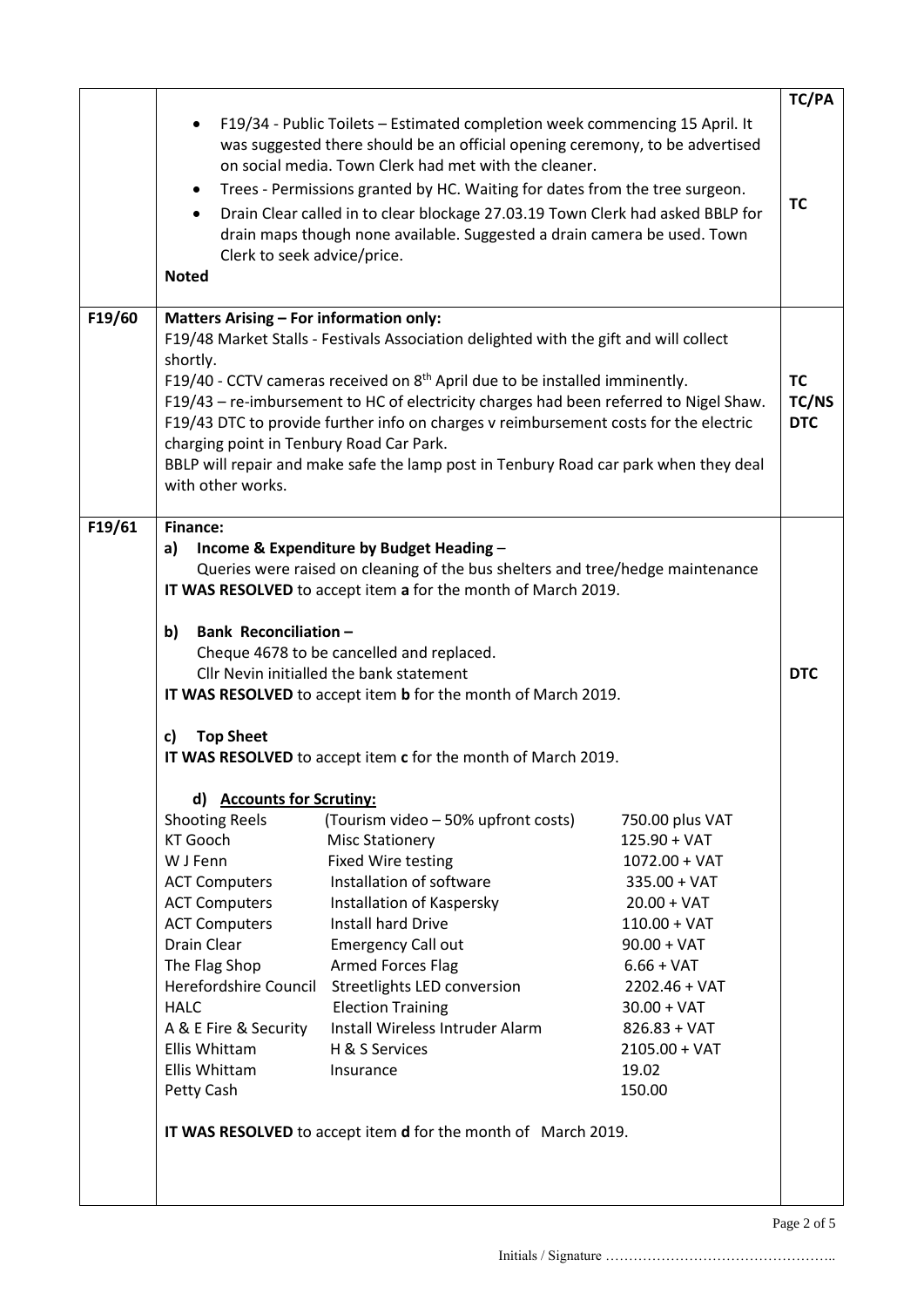|        | e) <b>Contracts</b>                      |                                                                                         |                                                                                      |           |
|--------|------------------------------------------|-----------------------------------------------------------------------------------------|--------------------------------------------------------------------------------------|-----------|
|        | AllCooper                                | <b>Service Fire Alarms</b>                                                              | $309.12 + VAT$                                                                       |           |
|        | R Wilks                                  | <b>Misc Works</b>                                                                       | $1067.50 + VAT$                                                                      |           |
|        | Loos In Motion                           | 3 weeks in Feb                                                                          | $372.00 + VAT$                                                                       |           |
|        | Loos in Motion                           | 5 weeks in March                                                                        | $620.00 + VAT$                                                                       |           |
|        | Welsh Water                              | Offices Sept - March                                                                    | 212.61                                                                               |           |
|        | Welsh Water                              | Toilets Sept - March                                                                    | 121.90                                                                               |           |
|        | Welsh water                              | Old Vic April 19 - March 20                                                             | 157.77                                                                               |           |
|        | <b>West Mercia Energy</b>                | Old Vic Elec Feb                                                                        | $242.53 + VAT$                                                                       |           |
|        | <b>West Mercia Energy</b>                | Ten Rd Charging Pt                                                                      | $19.89 + VAT$                                                                        |           |
|        | <b>West Mercia Energy</b>                | Gas heritage Centre Feb                                                                 | $100.20 + VAT$                                                                       |           |
|        | <b>West Mercia Energy</b>                | Gas Old Vic Feb                                                                         | $264.25 + VAT$                                                                       |           |
|        | A & E Fire & Security                    | One year Monitoring Fee                                                                 | $295.00 + VAT$                                                                       |           |
|        | <b>KT Gooch</b>                          | Printer                                                                                 | $113.25 + VAT$                                                                       |           |
|        | KT Gooch                                 | <b>Printer Lease</b>                                                                    | $107.00 + VAT$                                                                       |           |
|        | <b>Black Mountain Water Water Cooler</b> |                                                                                         | $45.00 + VAT$                                                                        |           |
|        | Brian Lane & Sons                        | Misc Works Dec 2018                                                                     | $1165.00 + VAT$                                                                      |           |
|        | Brian Lane & Sons                        | Misc Works Jan 2019                                                                     | $1165.00 + VAT$                                                                      |           |
|        | Brian Lane & Sons                        | Kempson Players Dec 2018                                                                | $312.00 + VAT$                                                                       |           |
|        | Brian Lane & Sons                        | Kempson Players Jan 2019                                                                | $312.00 + VAT$                                                                       |           |
|        |                                          | IT WAS RESOLVED to accept item e for the month of March 2019                            |                                                                                      |           |
|        | e) Review of monthly payments.           |                                                                                         |                                                                                      |           |
|        | Cllr Franklin signed the list.           |                                                                                         |                                                                                      |           |
|        |                                          | IT WAS RESOLVED to accept item f for the month of March 2019.                           |                                                                                      |           |
|        |                                          |                                                                                         |                                                                                      |           |
| F19/62 | <b>Payments by Direct Debit</b>          |                                                                                         |                                                                                      |           |
|        |                                          |                                                                                         | The Town Clerk sought a recommendation to Council for payment of the following by    | <b>TC</b> |
|        | <b>Direct Debit;</b>                     |                                                                                         |                                                                                      |           |
|        |                                          |                                                                                         | a) Herefordshire Council rates for office number 24, one payment of £73.63 followed  |           |
|        | by eleven at £77.00                      | b) Herefordshire Council rates for office 25, one payment of £92.63 followed by nine    |                                                                                      |           |
|        | at £92.00                                |                                                                                         |                                                                                      |           |
|        |                                          |                                                                                         | c) Herefordshire Council for Reserved car park area, one payment of £66.40 followed  |           |
|        | by two payments of £65.00                |                                                                                         |                                                                                      |           |
|        |                                          | followed by nine payments of £129.00                                                    | d) Herefordshire Council rates for Rowberry Street car park, one payment of £130.75  |           |
|        |                                          |                                                                                         | e) Herefordshire Council rates for Tenbury Road Car Park, one at £273.68 followed by |           |
|        | nine at £271.00                          |                                                                                         |                                                                                      |           |
|        |                                          | f) Public Works Loan Board – Loan repayments of two payments of £8987.89 and            |                                                                                      |           |
|        | two payments of £8829.08                 |                                                                                         |                                                                                      |           |
|        |                                          | g) Waste Collection (green bins) for Complex - 4 equal payments of £149.50              |                                                                                      |           |
|        |                                          |                                                                                         |                                                                                      |           |
|        |                                          | h) Waste Collection (green bins) for Cemetery - 4 equal payments of £149.50             |                                                                                      |           |
|        |                                          | i) Talktalk - Broadband and telephone calls - monthly payments of under £35.00 +        |                                                                                      |           |
|        | <b>VAT</b>                               |                                                                                         |                                                                                      |           |
|        | i)                                       | Lloyds Bank - monthly payment of monthly bank charges                                   |                                                                                      |           |
|        |                                          | Members were advised that there will be a demand from Herefordshire Council for         |                                                                                      |           |
|        | advised in due course.                   | business rates relating to the Old Vicarage, this is currently in debate; Members to be |                                                                                      |           |
|        |                                          |                                                                                         |                                                                                      |           |
|        | above by Direct Debit.                   |                                                                                         | IT WAS RESOLVED: That Full Council be recommended to authorise the payments listed   |           |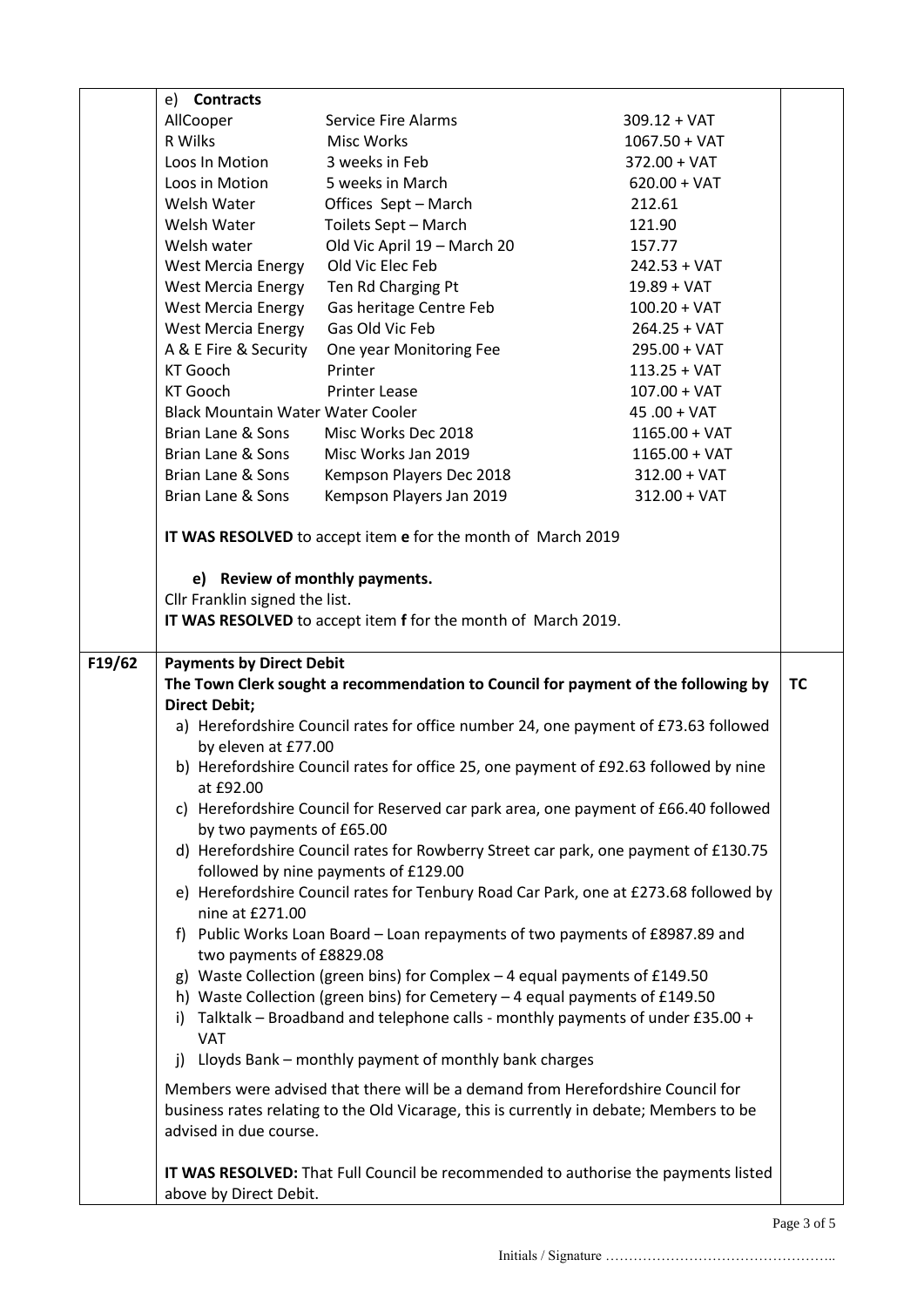| F19/63 | Payment of Salaries/Wages/PAYE/NIC and pensions.<br>The Town Clerk sought a recommendation to Council for payment of the following:<br>Salaries, wages, PAYE/NIC and pensions where applicable to administration and<br>maintenance staff, based upon existing contracts, in monthly amounts for the financial<br>year 2019/2020.<br>IT WAS RESOLVED: That Full Council be recommended to authorise payment of<br>Salaries, wages, PAYE/NIC and pensions, where applicable, to administration and<br>maintenance staff, based upon existing contracts, in monthly amounts for the financial<br>year 2019/2020. | <b>TC</b> |
|--------|----------------------------------------------------------------------------------------------------------------------------------------------------------------------------------------------------------------------------------------------------------------------------------------------------------------------------------------------------------------------------------------------------------------------------------------------------------------------------------------------------------------------------------------------------------------------------------------------------------------|-----------|
| F19/64 | <b>Grant Application</b><br>Members considered a grant application from the Bromyard Football Club to enable<br>the U11's team to attend and participate in the nationally organised ESF tournament in<br>Minehead on 29 <sup>th</sup> April 2019. The amount sought is £500-£700 to cover<br>accommodation and travelling costs.                                                                                                                                                                                                                                                                              |           |
|        | IT WAS RESOLVED to pay £700 in grant support to Bromyard Football Club to permit<br>the U11s to attend the ESF tournament.                                                                                                                                                                                                                                                                                                                                                                                                                                                                                     | <b>TC</b> |
| F19/65 | <b>Membership of the SLCC</b><br>Members were asked to approve the Clerk and Deputy Clerk's memberships of the<br>Society of Local Council Clerks in the sum of £443.00.                                                                                                                                                                                                                                                                                                                                                                                                                                       | TC        |
|        | IT WAS RESOLVED to approve payment of £443.00 for membership of the SLCC for the<br>Clerk and Deputy Clerk for 2019 - 20.                                                                                                                                                                                                                                                                                                                                                                                                                                                                                      |           |
| F19/66 | <b>Closed Churchyard Walls</b><br>The Deputy Town Clerk updated for the committee on the current situation with regard<br>to the closed churchyard walls.<br>Noted.                                                                                                                                                                                                                                                                                                                                                                                                                                            |           |
| F19/67 | <b>Public Works Loan Board</b><br>Members were advised that the outstanding balances as at 31/03/2019 for the two<br>PWLB Loans are;                                                                                                                                                                                                                                                                                                                                                                                                                                                                           |           |
|        | Loan 1 Repayment Schedule 20/03/19 & 20/09/19<br>£324,743.56<br>Loan 2 Repayment Schedule 14/04/19 & 14/10/19<br>£325,493.22                                                                                                                                                                                                                                                                                                                                                                                                                                                                                   |           |
|        | <b>Noted</b><br>Members asked that this be part of the information given to new members in June.                                                                                                                                                                                                                                                                                                                                                                                                                                                                                                               | TC        |
| F19/68 | <b>Rowberry Street Car Park</b><br>A request from Bromyard Country Market for two parking passes to facilitate<br>loading/unloading on Thursdays was considered.                                                                                                                                                                                                                                                                                                                                                                                                                                               |           |
|        | IT WAS RESOLVED that two special passes be issued to Bromyard Country Market to<br>facilitate loading/unloading on Thursdays.                                                                                                                                                                                                                                                                                                                                                                                                                                                                                  | TC        |
| F19/69 | <b>Fixed Wire Testing</b><br>Members discussed the fixed wire testing report and considered the remedial action<br>required.                                                                                                                                                                                                                                                                                                                                                                                                                                                                                   |           |
|        | IT WAS RESOLVED that the Town Clerk seek a quotation from W J Fenn for the<br>proposed works.                                                                                                                                                                                                                                                                                                                                                                                                                                                                                                                  | <b>TC</b> |